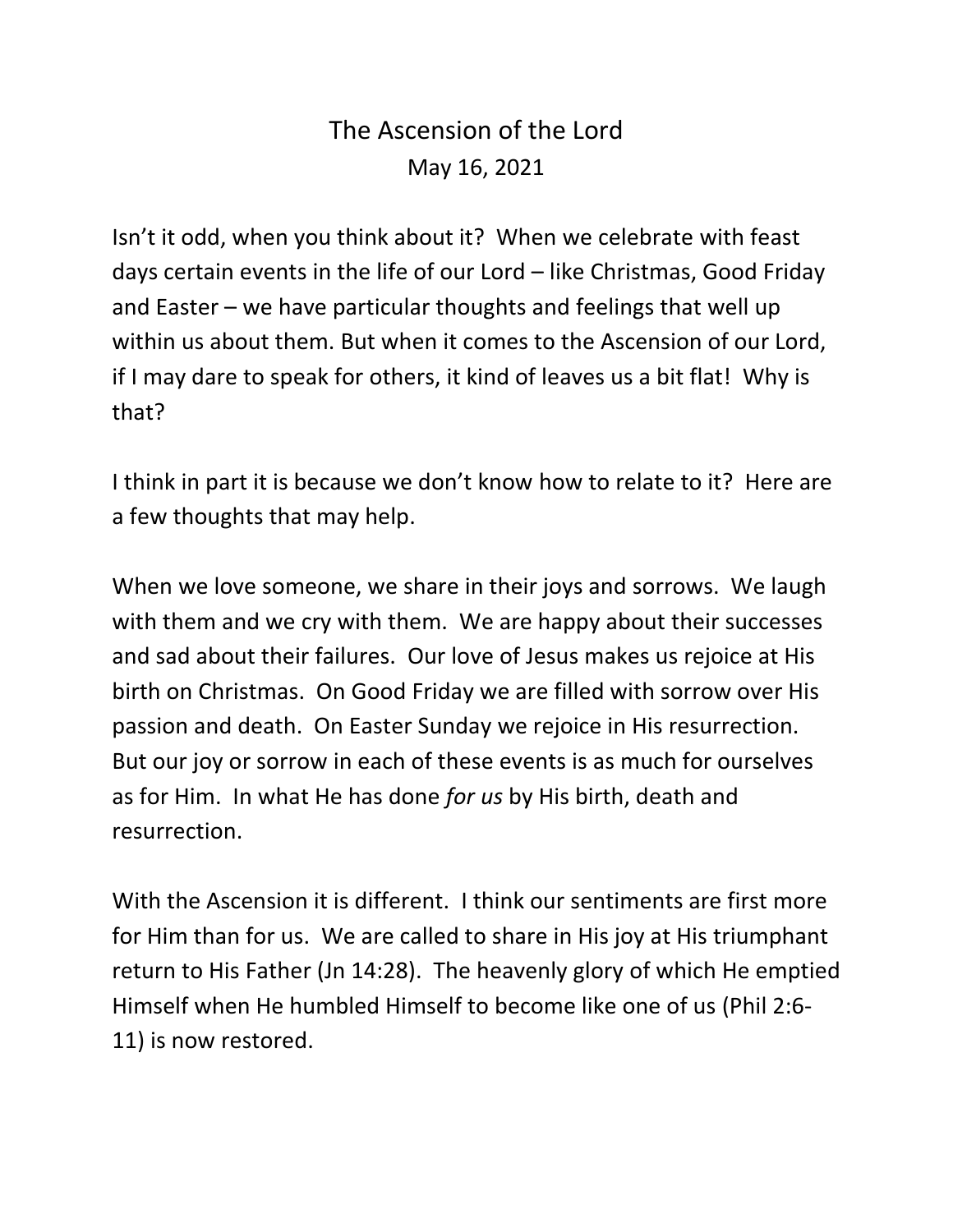We rejoice that His crown of thorns has been replaced with a crown of glory; that the mocking crowds at Golgotha have been replaced with myriads of adoring angels.

But the Feast of the Ascension is also about us. Jesus has gone ahead of us to prepare a place for us. "*In My Father's house there are many dwelling places. If it were not so, would I have told you that I go to prepare a place for you? And if I go and prepare a place for you, I will come again and will take you to Myself, so that where I am, there you may be also*" (Jn. 14:1-3).

It reminds us that death does not end our lives. It transforms them. We leave this temporary realm to enter the eternal. We think of this world as our home, and it is, but only for a season. Our true home is with God (Phil. 3:20). And in His Ascension Christ has gone ahead of us to Heaven to prepare for our arrival.

Thoughts of our own death, or the reality of the death of a loved one, naturally fill us with fear or grief. But Christ has given us supernatural hope. By His resurrection and Ascension He has conquered death and opened the gates of Heaven for us (see 2 Peter 1:11).

And this brings up a further significance to His Ascension. At the incarnation the Son of God took upon Himself a human nature that He received through the Blessed Virgin Mary. But He does not abandon that human nature upon His return to His Father. He takes it with Him. The body with which Christ preached and worked miracles until exhausted, the body with which He ate and slept and journeyed, the